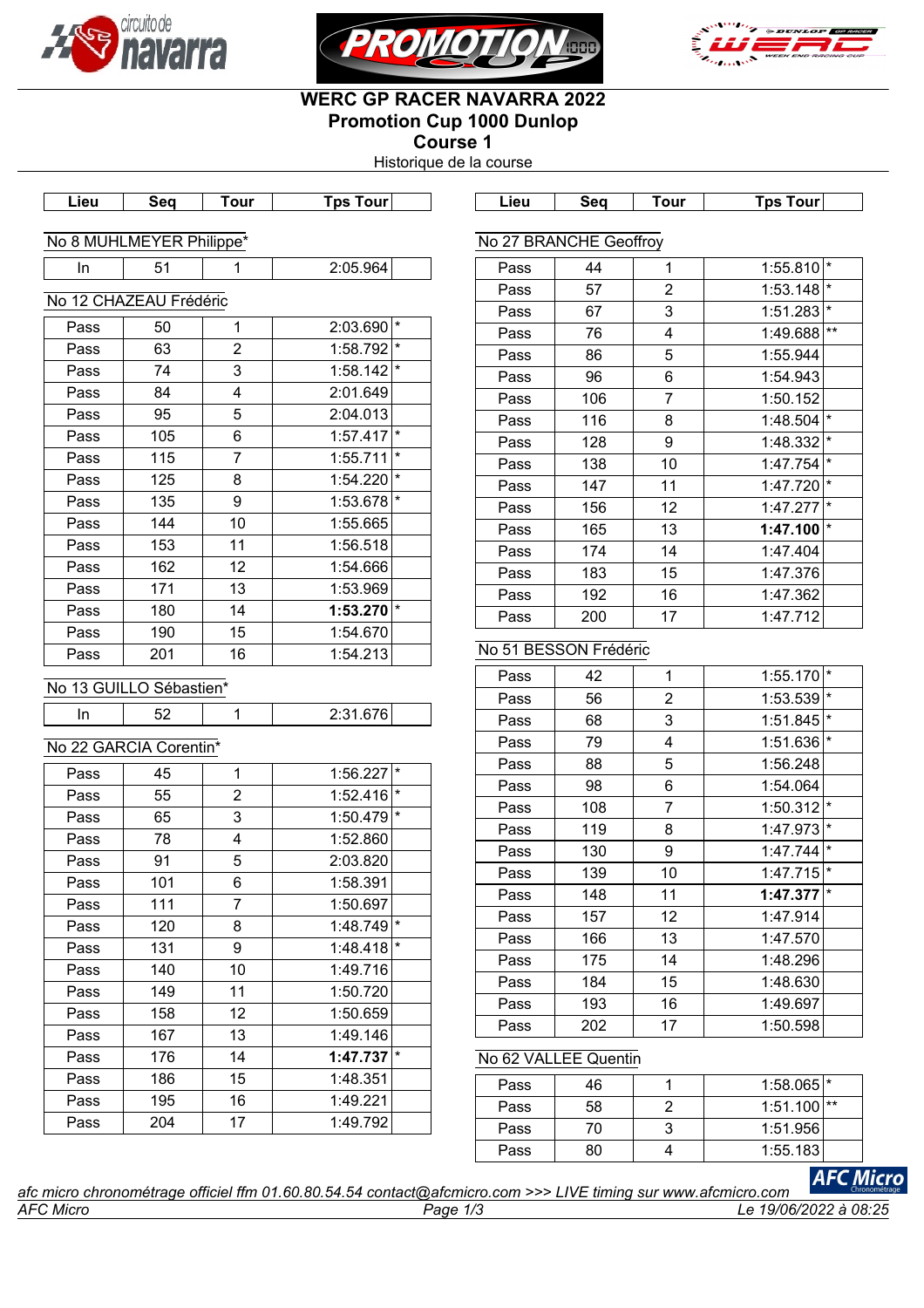





#### Promotion Cup 1000 Dunlop Course 1 Historique de la course

| Lieu | Sea | our | <b>Tour</b><br>`DS | ∟ieu | Sea | our | our<br>`ps |
|------|-----|-----|--------------------|------|-----|-----|------------|
|      |     |     |                    |      |     |     |            |

#### No 62 VALLEE Quentin

| Pass        | 90  | 1:59.367                |
|-------------|-----|-------------------------|
| Pass        | 100 | 1:55.586                |
| Pass        | 110 | 1:52.388                |
| 121<br>Pass |     | $1:50.478$ <sup>*</sup> |
|             | 126 | 1:32.245                |

### No 77 VIGNERON Theo

| Pass        | 41  | 1              | 1:54.935 | $\star$ |
|-------------|-----|----------------|----------|---------|
| Pass        | 54  | $\overline{2}$ | 1:53.485 | $\star$ |
| Pass        | 66  | 3              | 1:51.748 | $\star$ |
| Pass        | 77  | 4              | 1:51.147 | $\star$ |
| Pass        | 89  | 5              | 2:02.001 |         |
| Pass        | 99  | 6              | 1:51.269 |         |
| Pass        | 109 | 7              | 1:48.253 | $***$   |
| Pass        | 118 | 8              | 1:47.292 | $***$   |
| 129<br>Pass |     | 9              | 1:47.918 |         |
| Pass        | 137 | 10             | 1:47.314 |         |
| Pass        | 146 | 11             | 1:47.398 |         |
| Pass        | 155 | 12             | 1:47.355 |         |
| Pass        | 164 | 13             | 1:46.885 | $\star$ |
| Pass        | 173 | 14             | 1:46.659 | $***$   |
| 182<br>Pass |     | 15             | 1:46.840 |         |
| Pass        | 191 | 16             | 1:47.601 |         |
| Pass        | 199 | 17             | 1:47.075 |         |

# No 79 WOLFARTH Thomas

| Pass | 43  | 1              | 1:55.815 | $\star$  |
|------|-----|----------------|----------|----------|
| Pass | 53  | $\overline{2}$ | 1:52.257 | $***$    |
| Pass | 64  | 3              | 1:50.242 | $***$    |
| Pass | 75  | 4              | 1:51.230 |          |
| Pass | 87  | 5              | 1:57.193 |          |
| Pass | 97  | 6              | 1:55.374 |          |
| Pass | 107 | $\overline{7}$ | 1:49.790 | $\star$  |
| Pass | 117 | 8              | 1:47.752 | $***$    |
| Pass | 127 | 9              | 1:47.665 | $^\star$ |
| Pass | 136 | 10             | 1:46.894 | $***$    |
| Pass | 145 | 11             | 1:46.875 | $**$     |
| Pass | 154 | 12             | 1:47.115 |          |
| Pass | 163 | 13             | 1:46.740 | $***$    |
| Pass | 172 | 14             | 1:46.698 | $***$    |
| Pass | 181 | 15             | 1:46.766 |          |
| Pass | 189 | 16             | 1:47.549 |          |
| Pass | 198 | 17             | 1:47.283 |          |

| Lieu             | Seq                  | Tour           | Tps Tour∣               |         |  |  |  |  |
|------------------|----------------------|----------------|-------------------------|---------|--|--|--|--|
| No 86 CAS Jeremy |                      |                |                         |         |  |  |  |  |
| Pass             | 49                   | 1              | $1:59.843$ <sup>*</sup> |         |  |  |  |  |
| Pass             | 62                   | $\overline{c}$ | 1:52.181                | $\star$ |  |  |  |  |
| Pass             | 73                   | 3              | 1:53.656                |         |  |  |  |  |
| Pass             | 83                   | 4              | 1:55.637                |         |  |  |  |  |
| Pass             | 94                   | 5              | 2:02.909                |         |  |  |  |  |
| Pass             | 104                  | 6              | 1:54.320                |         |  |  |  |  |
| Pass             | 114                  | $\overline{7}$ | 1:53.475                |         |  |  |  |  |
| Pass             | 124                  | 8              | 1:52.099                | $\star$ |  |  |  |  |
| Pass             | 134                  | 9              | 1:54.604                |         |  |  |  |  |
| Pass             | 143                  | 10             | 1:53.543                |         |  |  |  |  |
| Pass             | 152                  | 11             | 1:53.550                |         |  |  |  |  |
| Pass             | 161                  | 12             | 1:52.376                |         |  |  |  |  |
| Pass             | 170                  | 13             | 1:53.588                |         |  |  |  |  |
| Pass             | 179                  | 14             | 1:54.168                |         |  |  |  |  |
| Pass             | 188                  | 15             | 1:52.864                |         |  |  |  |  |
| Pass             | 197                  | 16             | 1:53.373                |         |  |  |  |  |
| Pass             | 206                  | 17             | 1:53.132                |         |  |  |  |  |
|                  | No 93 GEVAUX Cyriac* |                |                         |         |  |  |  |  |
| Pass             | 40                   | $\overline{1}$ | 1:54.273                | $***$   |  |  |  |  |
| Pass             | 59                   | $\overline{2}$ | 1:54.968                |         |  |  |  |  |
| Pass             | 71                   | 3              | 1:53.202                | $\star$ |  |  |  |  |
| Pass             | 82                   | 4              | 1:54.157                |         |  |  |  |  |
| Pass             | 93                   | 5              | 2:04.404                |         |  |  |  |  |
| Pass             | 103                  | 6              | 1:57.158                |         |  |  |  |  |
| Pass             | 113                  | $\overline{7}$ | 1:52.946                | $\star$ |  |  |  |  |

Pass 123 8 1:49.400 Pass 133 9 1:49.087 Pass 141 10 1:48.435 Pass 150 11 1:49.427 Pass 159 12 1:48.008 Pass 168 13 1:47.331 Pass 177 14 1:47.506 Pass 185 15 1:48.055 Pass 194 16 1:46.915 Pass 203 17 1:47.607

# No 97 JACOBY Kewin

| Pass | 102 | 1:57.381                |
|------|-----|-------------------------|
| Pass | 92  | 2:00.431                |
| Pass | 81  | 1:53.663                |
| Pass | 72  | 1:52.542                |
| Pass | 61  | $1:50.879$ <sup>*</sup> |
| Pass | 48  | $1:59.450$ <sup>*</sup> |

**cro** *afc micro chronométrage officiel ffm 01.60.80.54.54 contact@afcmicro.com >>> LIVE timing sur www.afcmicro.com AFC Micro Page 2/3 Le 19/06/2022 à 08:25*